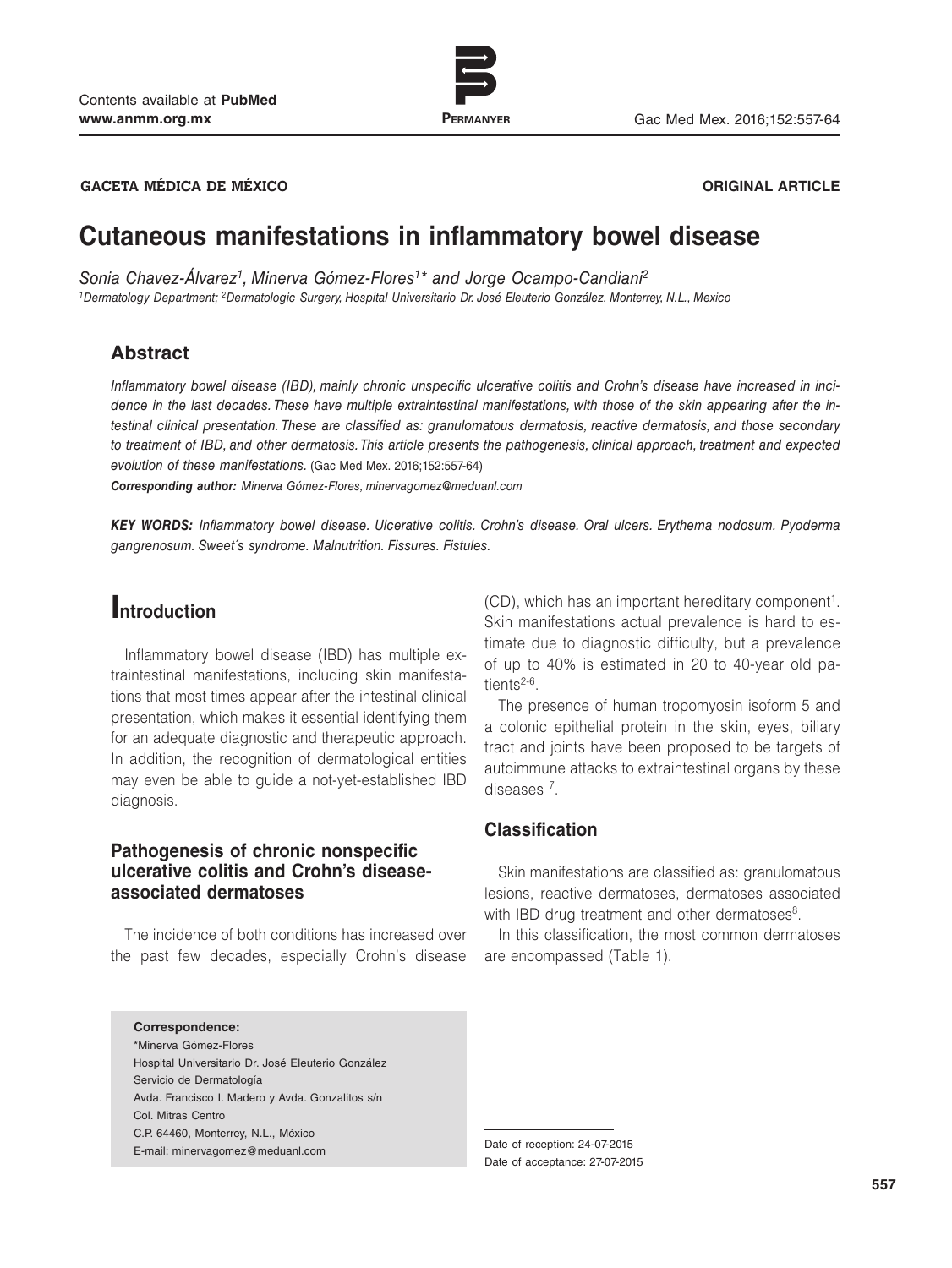| Table 1. Classification of IBD skin manifestations                                                                    |                                 |                                     |
|-----------------------------------------------------------------------------------------------------------------------|---------------------------------|-------------------------------------|
| <b>Reactive Dermatoses</b>                                                                                            | <b>Granulomatous Dermatoses</b> | <b>Treatment-related dermatoses</b> |
| Erythema nodosum                                                                                                      | Fissures and fistulae           | Secondary dermatoses                |
| Aphthous stomatitis                                                                                                   | Oral Crohn's disease            | Undernourishment/Malnutrition       |
| Neutrophilic dermatoses<br>- Pyoderma gangrenosum<br>- Pyodermatitis and pyostomatitis vegetans<br>- Sweet's syndrome | Metastatic Crohn                |                                     |



**Figure 1.** *A and B: Erythema nodosum on lower limbs.*

#### **Reactive dermatoses**

#### *Erythema nodosum*

It is the most common skin manifestation of IBD and is predominant in CD (4-15% incidence vs. 3-10% in chronic nonspecific ulcerative colitis [CNSUC])<sup>9,10</sup>. It occurs mainly in 10 to 30-year old women with Crohn's disease, which suggests an estrogenic component in this inflammatory response<sup>11,12</sup>. Usually, it appears within the first two years of disease onset<sup>13</sup>.

#### Presentation

It has a sudden onset characterized by tender, bilateral and symmetric erythematous nodules of approximately 2 cm in diameter. They appear on the anterior legs but can occur on the posterior legs, trunk, face and outer arms. It is usually self-limiting, in 2-3 weeks $5,14$ (Figs 1 A and B).

The diagnosis is clinical<sup>10</sup>. The lesions can change their color to yellowish and resolve spontaneously in 6 weeks. This dermatosis can be accompanied by fever, synovitis and arthritis<sup>15</sup>. In the biopsy of these lesions, septal panniculitis is observed; if it's early, it will consist of neutrophilic infiltrate; if it is late, the infiltrate will be histiocytic; occasionally, there may be fatty necrosis<sup>16</sup>. IBD should be suspected in patients with erythema nodosum; in those with no apparent underlying disease, it is useful obtaining a chest radiography, pharyngeal culture and ASO and/or PPD titers<sup>17</sup>.

#### **Treatment**

These lesions are self-limiting and have a 6-week duration<sup>18</sup>. Its management is based on systemic steroids or immunomodulators such as azathioprine19. As adjuvant treatment, compressive measures, lower limbs elevation and rest are recommended<sup>18</sup>. Potassium iodide can be employed as second-line therapy at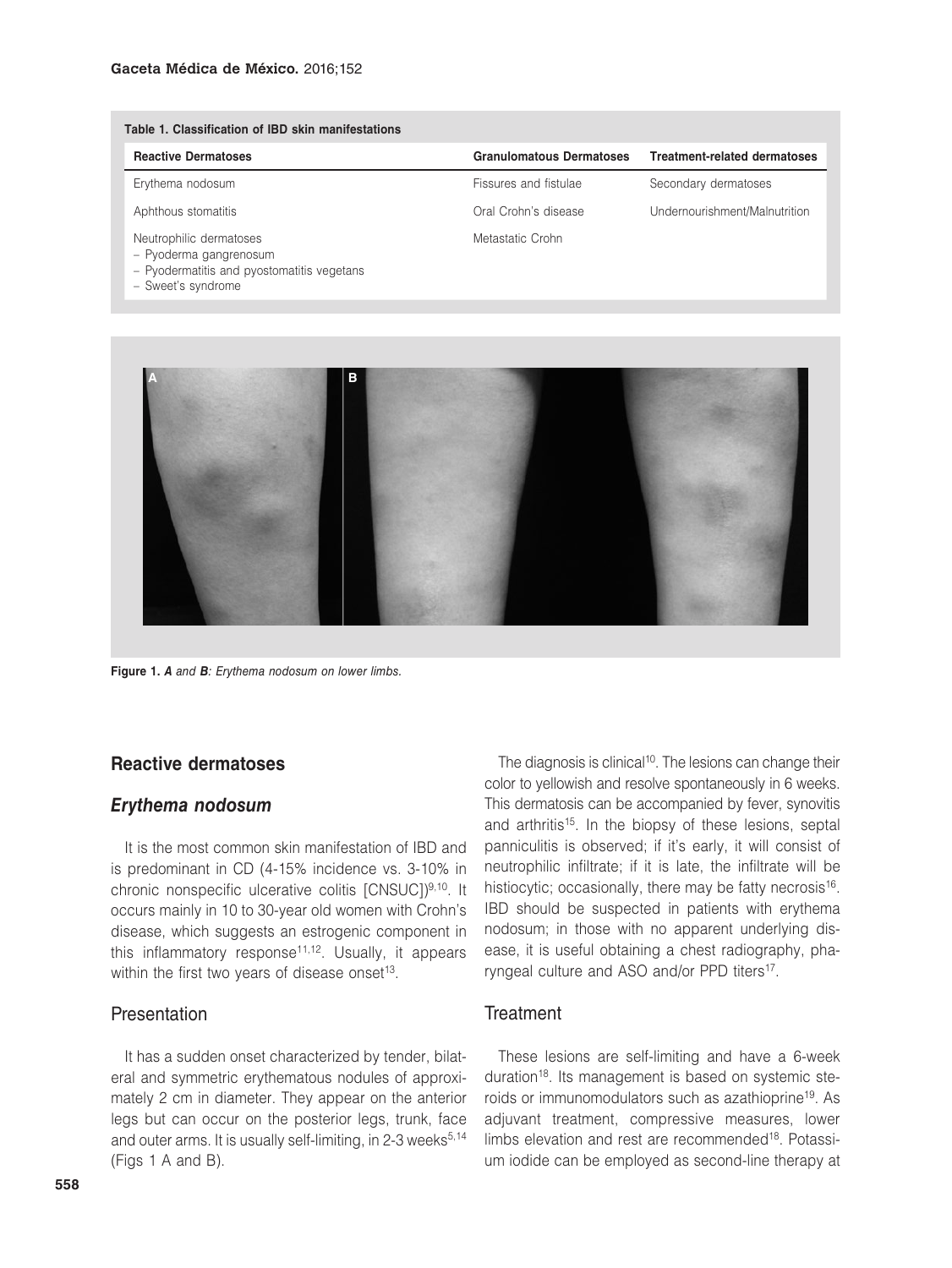

**Figure 2.** *A and B: Ulcerative pyoderma gangrenosum.*

a dose of 900 mg/day with favorable response at one week20.

If proctocolectomy is performed as treatment for IBD, erythema nodosum is improved $2<sup>1</sup>$ . Improvement is quick and is paralleled by treatment effectiveness, with relapse in case of IBD exacerbation<sup>5,14,22</sup>. In treatment-refractory cases, infliximab can be used<sup>23</sup>.

### *Aphthous stomatitis*

This condition affects 4.3% of patients with CNSUC and its etiology is multifactorial, with some cases being attributed to nutritional deficiencies secondary to bowel disease activity<sup>5,18</sup>. Lesions are tender, oval or roundshaped ulcers, with yellowish pseudomembrane and erythematous border on oral and labial mucosa, floor of the mouth and tongue<sup>18,24</sup>. The appearance of lesions is abrupt and coincides with a recurrence or exacerbation of the bowel disease<sup>18,25</sup>. They usually last 10-14 days and heal without leaving scars<sup>24</sup>. Minor aphthous ulcers (10 mm) are re-epithelized with no sequels; larger aphthous ulcers are deeper and heal with scarring<sup>18</sup>.

Treatment of the underlying disease results in the remission of ulcers, but treatment should be symptom-control oriented<sup>18,26</sup>. Antiseptic mouthwashes with chlorhexidine, tetracycline (250 mg in 5-10 ml of water) can be used, which reduces pain due to decreased bacterial colonization of ulcers, in addition to ointments or gels that provide a protective barrier<sup>24</sup>. Prednisone or dapsone can be used as systemic treatment. For patients whose manifestations are refractory to all the above, thalidomide at 50-150 mg/day doses can be initiated<sup>27</sup>.

## *Pyoderma gangrenosum (PG)*

#### Presentation

It starts with a nodule or erythematous pustule that evolves into a painful ulcer with irregular, undermined, violet-colored borders. In spite of their dramatic appearance, these ulcers are sterile and develop on extensor surfaces of limbs<sup>15</sup>.

There are 4 PG varieties: ulcerative, pustular, bullous and vegetative PG28. Ulcerative PG is a deep, painful ulcer with necrotic, purulent center and undermined edges (Figs. 2 A and B). Pustular PG is a sterile, painful pustule that doesn't become ulcerated. Bullous PG begins as tense bullae that quickly progress into an ulcer. Vegetative PG is a superficial ulcer that slowly turns into an exophytic lesion<sup>18</sup> (Figs. 3 A and B). Of these, the ulcerative and the pustular varieties are the most associated with IBD<sup>28</sup>. Most frequent localizations are tibial and peristomal in patients with colostomy<sup>29</sup>. The pathergy phenomenon occurs in 30% of cases, which represents an exaggerated response to a skin lesion (trauma)19. PG originating from erythema nodosum lesions has been reported<sup>15</sup>.

#### Prevalence

It occurs mainly in CNSUC severe forms and may have a clinical evolution that is independent of the IBD status<sup>30</sup>. Its prevalence in these patients is 1%-2% and it occurs on average at  $6.5$  years of IBD onset<sup>10,13,18</sup>.

These patients may also develop peristomal PG 2 months to 25 years post-surgery. This variety also has an evolution that is independent of the disease<sup>5</sup>.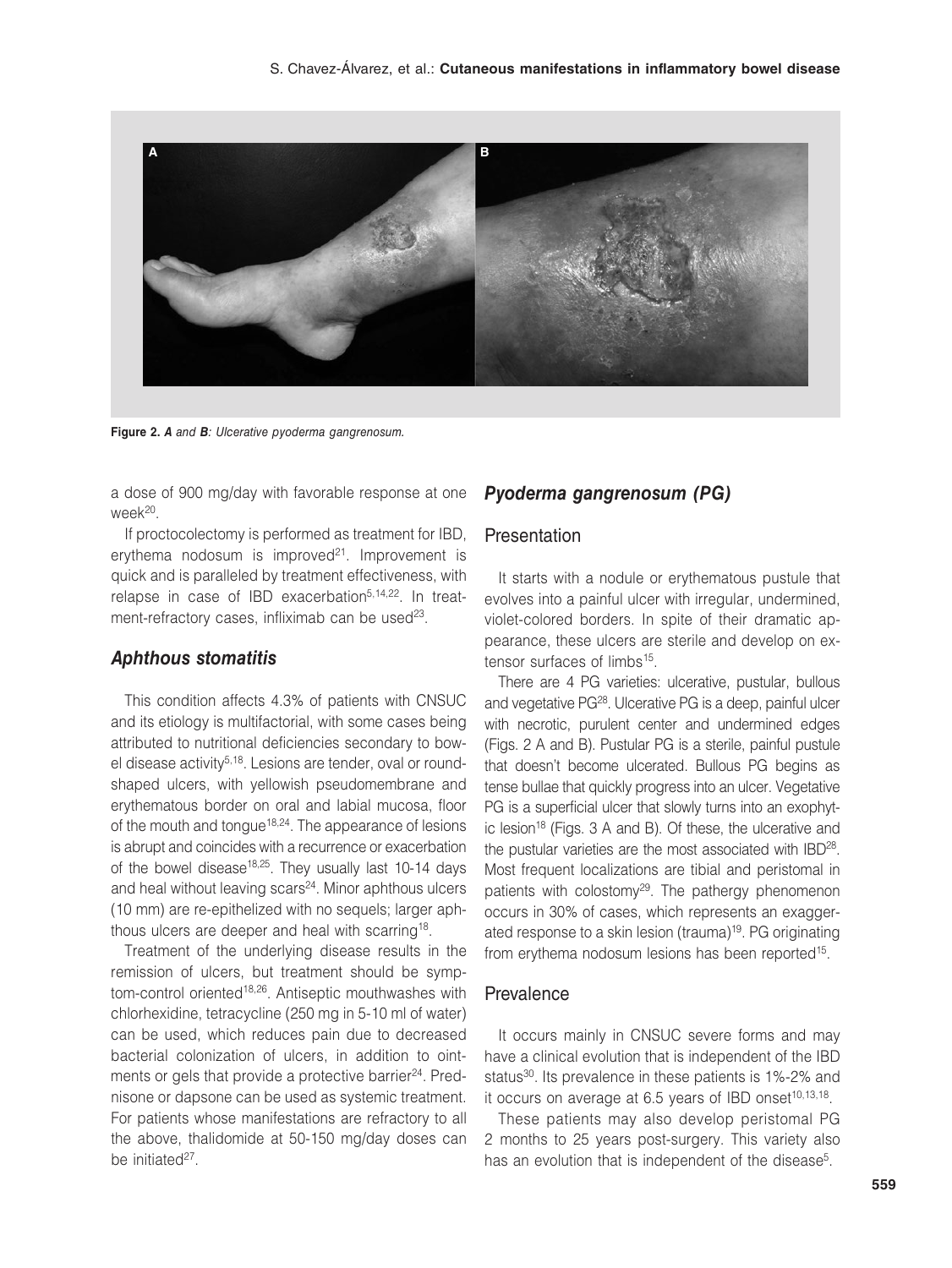

**Figure 3.** *A and B: Vegetative pyoderma gangrenosum.*

| Major criteria                                                                                                                                                                                                                    | Minor criteria                                                                                                                                                                                                                                               |
|-----------------------------------------------------------------------------------------------------------------------------------------------------------------------------------------------------------------------------------|--------------------------------------------------------------------------------------------------------------------------------------------------------------------------------------------------------------------------------------------------------------|
| 1. Painful, necrotic ulcer with irregular and undermined<br>violaceous edge.<br>- 1-2 cm expansion per day or 50% size increase in 1 month.<br>- Intense pain for the ulcer's size.<br>- Proceeded by a papule, pustule or bulla. | 1. Histopathological findings (sterile neutrophilia on dermis $\pm$<br>mixed inflammatory infiltrate $\pm$ lymphocytic vasculitis).                                                                                                                          |
| 2. Other causes have been discarded.<br>- Skin biopsy is required to rule out other differential<br>diagnoses                                                                                                                     | 2. PG-associated systemic disease (IBD, IgA-associated<br>gammapathy, neoplasm or arthritis).<br>3. History suggestive of pathergy or cribriform scarring.<br>4. Rapid response to systemic steroids (1-2 mg/kg/day with<br>50% size decrease at one month). |

2 major and 2 minor have to be met<sup>31</sup>.



**Figure 4.** *A and B: Pyodermatitis vegetans.*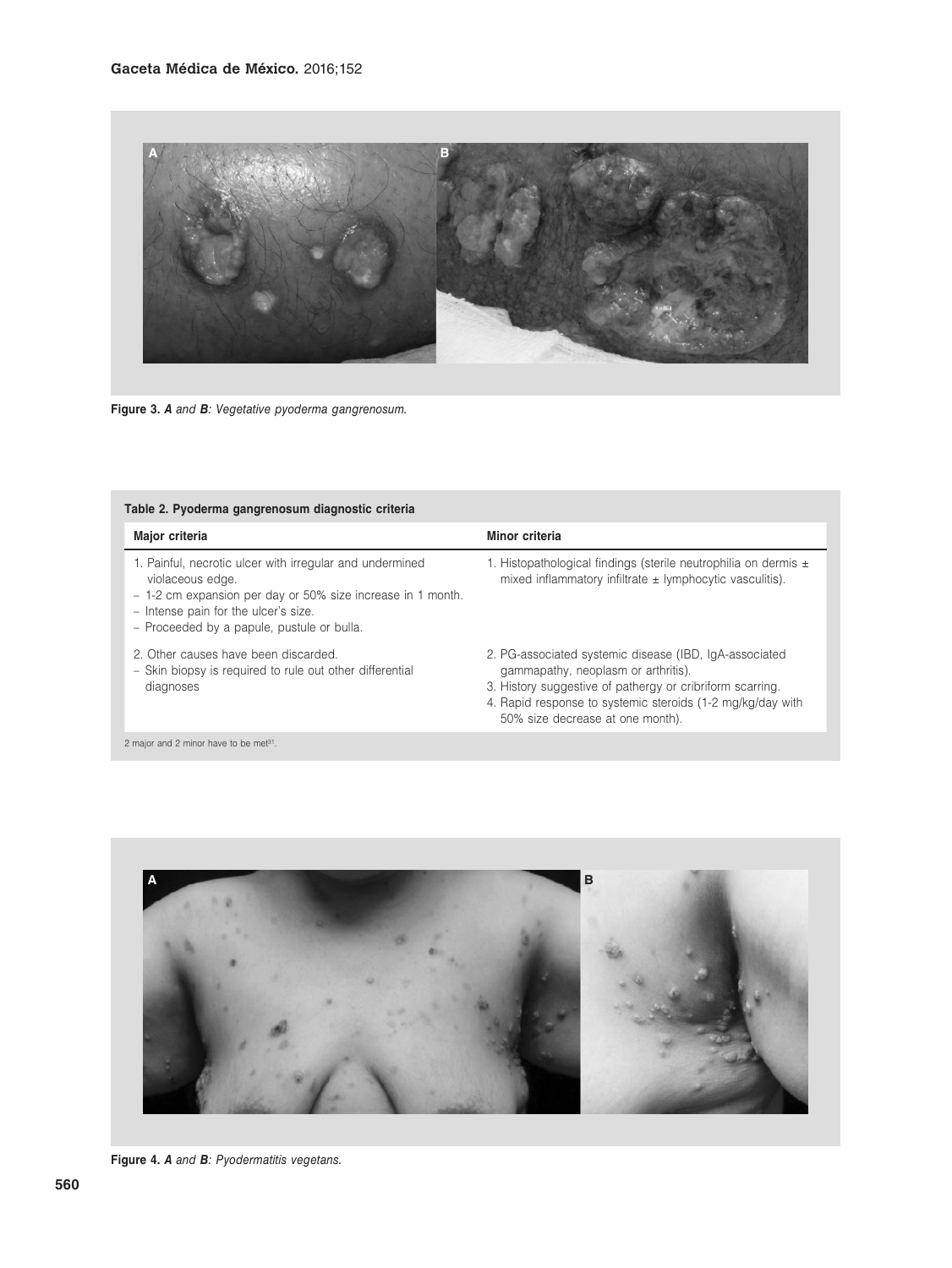

It is an exclusion diagnosis for which the diagnostic criteria shown in table 2 were developed.

### **Treatment**

Improvement does not always occur with IBD treatment and the response to intestinal surgical resection is unpredictable<sup>32</sup>. If the PG is localized, topical therapy with steroids, tacrolimus, intralesional steroids (triamcinolone acetonide 10-40 mg/dl) can be initiated14,33,34. Systemic steroids are given at 0.5 to 2 mg/kg/ day or cyclosporine at 2-5 mg/kg/day doses<sup>34</sup>. Within the first 24-72 hours of treatment there is pain and erythema reduction, which indicates good response<sup>31</sup>. In patients with treatment-refractory PG, infliximab has been successfully used since the first administration at 5 mg/kg/2 weeks<sup>23,35</sup>. Infliximab has the fastest response and is the most widely studied biological agent<sup>5</sup>.

## *Pyodermatitis vegetans and pyostomatitis vegetans*

Pyodermatitis vegetans is a rare manifestation of IBD that occurs mainly in patients with CNSUC<sup>10,18</sup>. It occurs mainly in axillary or inguinal folds, but it can also be present on the trunk and extremities<sup>10</sup>. These lesions are characterized by vegetative exophytic pustules and plaques, the rupture of which causes foul-smelling erosions<sup>16</sup> (Fig. 4).

Pyostomatitis vegetans is a rare manifestation that involves labial, gingival and oral mucosa<sup>36</sup>. These lesions are multiple, friable pustules that produce hemorrhagic ulcerations and erosions, which can involve any part of the oral cavity (labial, gingival and oral



**Figure 5.** *Sweet's syndrome.* **Figure 6.** *Fissures, ulcers and fistulae.*

mucosa)<sup>5</sup>. It is observed mainly in 34-year old males<sup>37</sup>. In the chronic variant there are fissures resembling a "snail track", in addition to cobblestone appearance<sup>14</sup>.

The pathogenesis of both entities is unknown, but it is thought to be due to abnormal immune responses $10$ . In patients with these manifestations, in-depth studies have to be carried out in order to rule out the presence of IBD36. Both manifestations follow the course of the bowel disease, are IBD specific markers and occur mainly in CNSUC<sup>11,28</sup>.

#### **Treatment**

High-dose systemic steroids are effective and are regarded as the management of choice for pyostomatitis vegetans<sup>14,18</sup>. Antiseptic mouthwashes and topical steroids are used for topical treatment<sup>5</sup>. There are frequent recurrences, especially when systemic steroids are reduced<sup>37</sup>. Second-line options include sulphasalazine, dapsone, azathioprine and cyclosporine<sup>18</sup>. In cases of CNSUC, colectomy has demonstrated pyostomatitis vegetans remission in several cases<sup>15</sup>.

#### *Sweet's syndrome (SS)*

SS clinical manifestations are erythematous plaques or nodules on the face, neck and limbs that are accompanied by fever and leukocytosis<sup>13</sup> (Fig. 5). These lesions are tender and non-pruritic in nature<sup>38</sup>. This neutrophilic dermatosis is accompanied by fever and peripheral neutrophilia with  $> 70\%$  neutrophils<sup>16</sup>.

It is more common in women with disease activity $39$ . Forty cases have been reported in the literature and it occurs especially in patients with CNSUC<sup>10,40</sup>. There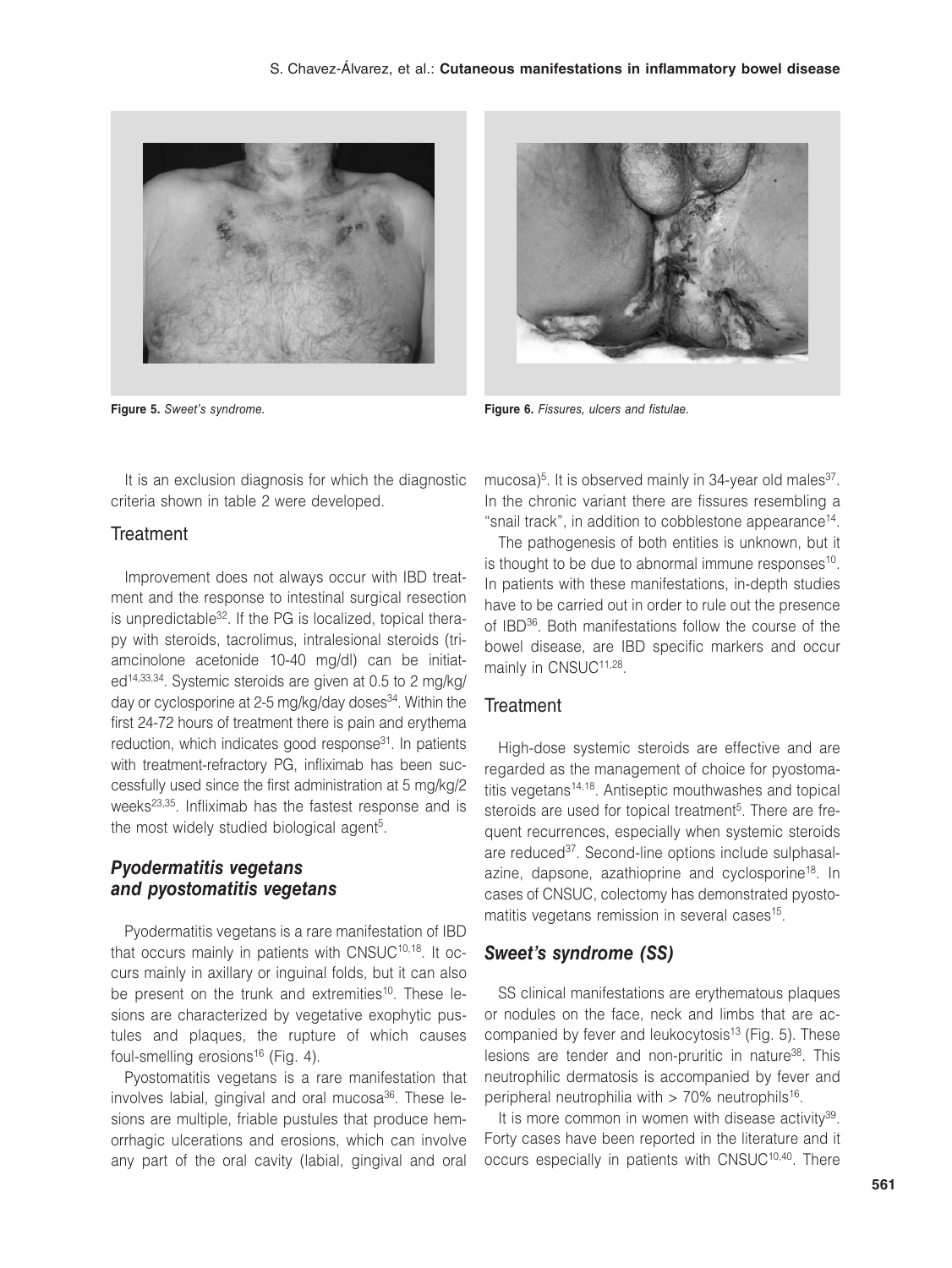#### **Gaceta Médica de México.** 2016;152

| Table 3. Nutritional deficiencies      |                                                                                                                                                                                                                                                                                                                                                                                                                                                                       |                                                                                                                        |  |
|----------------------------------------|-----------------------------------------------------------------------------------------------------------------------------------------------------------------------------------------------------------------------------------------------------------------------------------------------------------------------------------------------------------------------------------------------------------------------------------------------------------------------|------------------------------------------------------------------------------------------------------------------------|--|
| <b>Deficiency</b>                      | <b>Skin manifestations</b>                                                                                                                                                                                                                                                                                                                                                                                                                                            | <b>Treatment</b>                                                                                                       |  |
| Essential fatty acids                  | Unspecific eczema and xerosis <sup>14</sup> .                                                                                                                                                                                                                                                                                                                                                                                                                         | Dietary supplementation.                                                                                               |  |
| Amino acids and proteins               | Nail plate and hair alterations <sup>16</sup> .                                                                                                                                                                                                                                                                                                                                                                                                                       | Dietary supplementation.                                                                                               |  |
| Vitamin B3 (niacin)                    | The classic tetrad: Dermatitis, diarrhea, dementia and death.<br>Mucosae: Cheilitis, glossitis, angular stomatitis <sup>5</sup> .<br>Photosensitive, bilateral, symmetric, polymorphous dermatosis,<br>characterized by well-defined burning, edematous pruritic<br>erythema with Casal necklace, and glove-and-stocking<br>distribution.<br>Subsequently, it becomes fixed, hyperpigmented and<br>hyperkeratotic, affecting bony prominences as well <sup>50</sup> . | 500 mg of nicotinamide or<br>nicotinic acid daily for several<br>weeks <sup>5</sup> .                                  |  |
| B complex                              | Stomatitis, cheilitis and angular glossitis <sup>16</sup> .                                                                                                                                                                                                                                                                                                                                                                                                           | 10 mg riboflavin, 100 mg<br>pyridoxine, 5 mg folic acid per<br>day.<br>1 mg cyanocobolamine per<br>week <sup>5</sup> . |  |
| Vitamin C (Scurvy)                     | Alopecia, gingival bleeding, hyperkeratotic papules, corkscrew<br>hair, lower limbs perifollicular hemorrhage <sup>50</sup> .                                                                                                                                                                                                                                                                                                                                         | 100-300 mg ascorbic $acid5$ .                                                                                          |  |
| Vitamin K                              | Purpura <sup>16</sup> .                                                                                                                                                                                                                                                                                                                                                                                                                                               | 5-10 mg IM phytonadione <sup>5</sup> .                                                                                 |  |
| Zinc (Acrodermatitis<br>enteropathica) | Most common deficiency in IBD <sup>10</sup> .<br>Periorificial and acral psoriasiform erythema. It is accompanied<br>by chronic paronychia, nail plate dystrophy, diffuse alopecia<br>(telogen effluvium), mucositis and candidiasis <sup>50</sup> .                                                                                                                                                                                                                  | Zinc sulfate 220 mg PO <sup>10</sup> .                                                                                 |  |

may be also pulmonary (chronic cough) and ocular (conjunctivitis, episcleritis, keratitis) involvement<sup>18</sup>.

Skin biopsy is helpful to differentiate it from erythema nodosum by neutrophilic infiltrates found when it affects the lower limbs<sup>41</sup>.

### **Treatment**

This condition can persist for long periods of time if left untreated<sup>18</sup>. The lesions respond to an increase in immunosuppressant intensity<sup>40</sup>. If the disease is localized, topical steroids are started; if the condition is severe, prednisone 40-80 mg/day can be initiated<sup>19</sup>. Colchicine and potassium iodide are useful as second-line10. The lesions do not leave scars when healed<sup>11,15</sup>.

### **Granulomatous dermatoses**

## *Perianal disease: Fissures, fistulae and abscesses*

In Crohn's disease, the spectrum of the disease encompasses from perianal erythema, aphthous ulcers to perianal fistulae<sup>13</sup>. These lesions occur due to involvement of skin and mucosa via a mechanism that is similar to that occurring at the gastrointestinal level<sup>17</sup>. Perianal disease is usually Crohn's disease first manifestation, and fissures are observed in 21%-35% of patients<sup>13,42</sup>.

Anal fissures resemble idiopathic fissures except that they are not found at the posterior midline of the anus. In multiple fissures not responding to treatment or found at atypical places, Crohn's disease, neoplasm or infection should be suspected<sup>43</sup> (Fig. 6).

There are also entero-cutaneous fistulae at the laparotomy and umbilical scars.

Perirectal fistulae and abscesses can be adequately assessed by means of magnetic resonance imaging, endoscopic ultrasound and exploration under anesthesia<sup>44,45</sup>.

## **Treatment**

Management of fissures can be carried out with stool softeners, sitz baths and nitroglycerine ointments (0.2-  $0.4\%$ ) or calcium channel blockers<sup>43</sup>.

Optimal management of fistulae secondary to IBD is accomplished with surgical approach (setons, fistulotomy)25. Infliximab administration at a 5 mg/kg body weight on weeks 0, 2, 6 and then every 8 weeks is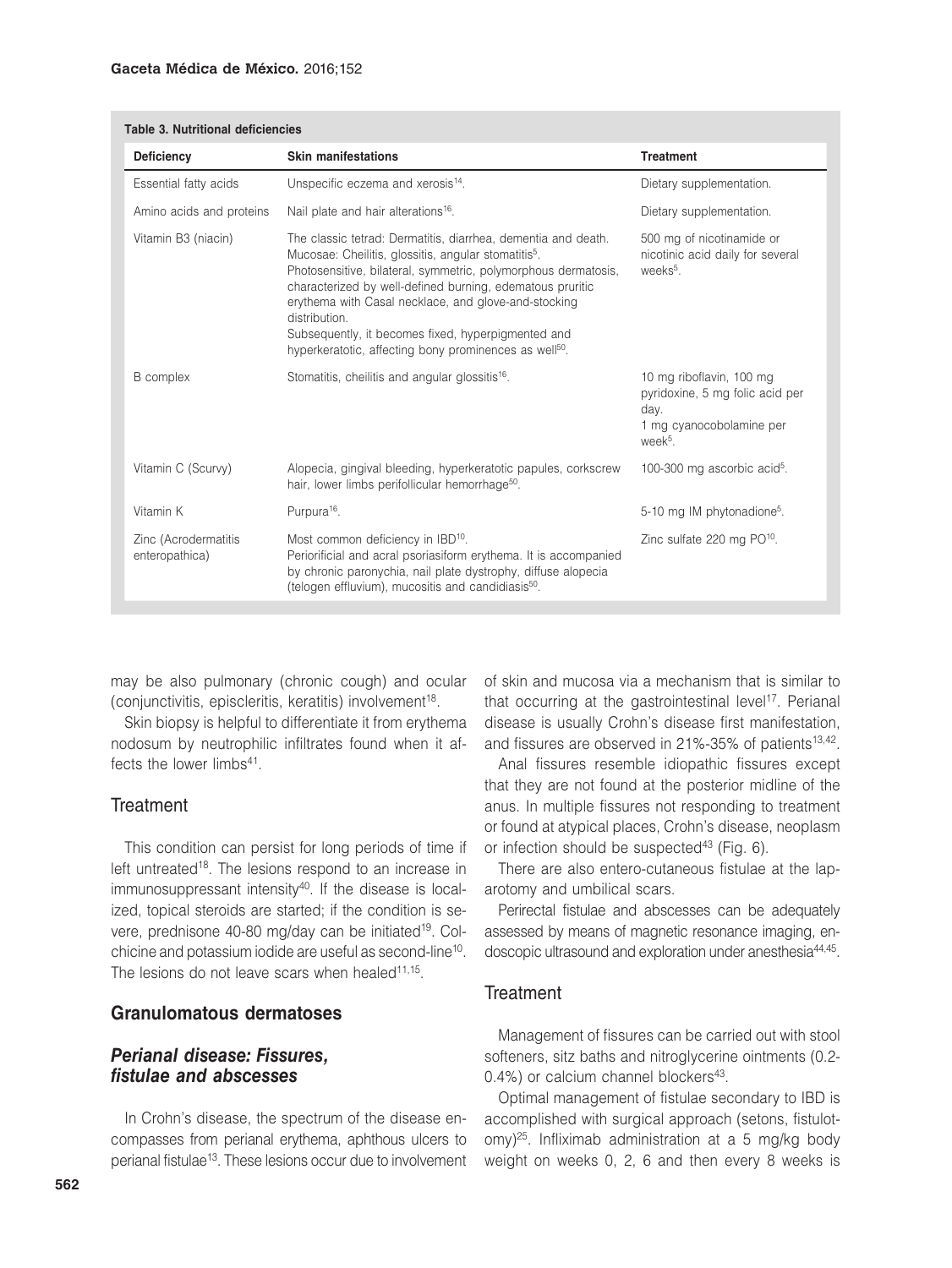| Table 4. Skin manifestations secondary to medications |                                                                                                                                                                                             |  |
|-------------------------------------------------------|---------------------------------------------------------------------------------------------------------------------------------------------------------------------------------------------|--|
| <b>Medication</b>                                     | <b>Secondary dermatoses</b>                                                                                                                                                                 |  |
| Anti-TNF                                              | Granuloma annulare, drug-reaction dermatitis, leukocytoclastic vasculitis, SLE, psoriasis,<br>eczematous lesions, squamous cell carcinoma or $T$ or $B$ cell lymphoma <sup>10,16,51</sup> . |  |
| Azathioprine                                          | Drug-reaction dermatitis, hives, angioedema, pruritus or squamous cell carcinoma <sup>16,52</sup> .                                                                                         |  |
| Cyclosporine                                          | Gingival hyperplasia, acne, viral warts, sebaceous hyperplasia, purpura, leukocytoclastic vasculitis,<br>squamous cell carcinoma or lymphoma <sup>16,25</sup> .                             |  |
| Steroids                                              | Skin infection, acneiform reaction, atrophy, telangiectasias, striae, fat redistribution or<br>hypertrichosis <sup>10,16,25</sup> .                                                         |  |
| 6-mercaptopurine                                      | Alopecia, skin and nails hyperpigmentation, oral mucosa ulcers or squamous cell carcinoma <sup>16,52</sup> .                                                                                |  |
| Methotrexate                                          | Oral mucosa and skin ulcers, toxic epidermal necrolysis (TEN), onycholysis, phototoxicity,<br>pseudolymphoma or squamous cell carcinoma <sup>16</sup> .                                     |  |
| Sulfasalazine/Mesalazine/<br>Sulfapyridine            | Lichen planus, hives, vasculitis <sup>16</sup> .                                                                                                                                            |  |

considered first-line for patients with fistulae and perianal Crohn's disease<sup>46,47</sup>

## *Oral Crohn's disease*

It occurs in 8%-9% of cases and is considered an extension of the granulomatous disease of patients with Crohn's. There is painful edema of the lips, mucosa and gums, as well as ulcers and nodules. The mucosa and gums cobbled appearance resembles the intestinal lesions<sup>25</sup>.

## *Metastatic Crohn´s disease*

It manifests itself as papules, nodules and plaques with non-caseating granulomas on the limbs or anogenital region25,48. These lesions are difficult to identify, and when they occur, Crohn's patients usually have distal colonic involvement<sup>48</sup>. These lesions often respond to the treatment more slowly than intestinal lesions<sup>48</sup>. The combination of metronidazole and systemic steroids has been successfully used<sup>49</sup>.

### **Secondary dermatoses**

## *Undernourishment*

The factors involved are: poor food intake, poor digestion and absorption, bacterial overgrowth, surgical resection, colonic losses, due to metabolic demand or treatment-related. Essential fatty acid, zinc and iron deficiency is mainly observed in patients with CNSUC<sup>10</sup>.

These deficiencies improve when supplemented<sup>18</sup> (Table 3) (Fig. 6).

## *Drug-induced side effects*

In spite of receiving treatment, patients with IBD can experience dermatoses suggestive of activity or as a drug-induced side effect. In addition, certain medications are associated with dermatosis due to nutritional deficiencies (sulfapyridine, folic acid; azathioprine, niacin; and cholestiramine, liposoluble vitamins). Most widely used medications and their respective dermatological adverse effects are identified in table 410,18.

### **Conclusions**

IBD, with its two components, CNSUC and Crohn's disease, has multiple extraintestinal manifestations, out of which dermatological manifestations are common and can be helpful in not-yet-diagnosed cases, hence their high relevance.

#### **References**

- 1. Orholm M, Munkholm P, Langholz E, Nielsen OH, Sørensen TI, Binder V. Familial occurrence of inflammatory bowel disease. N Engl J Med. 1991;324(2):84-8.
- 2. Greenstein AJ, Janowitz HD, Sachar DB. The extra-intestinal complications of Crohn's disease and ulcerative colitis: a study of 700 patients. Medicine (Baltimore). 1976;55(5):401-12.
- 3. Veloso FT, Carvalho J, Magro F. Immune-related systemic manifestations of inflammatory bowel disease. A prospective study of 792 patients. J Clin Gastroenterol. 1996;23(1):29-34.
- 4. Xavier RJ, Podolsky DK. Unravelling the pathogenesis of inflammatory bowel disease. Nature. 2007;448(7152):427-34.
- 5. Thrash B, Patel M, Shah KR, Boland CR, Menter A. Cutaneous manifestations of gastrointestinal disease: part II. J Am Acad Dermatol. 2013;68(2):211. e1-33; quiz 244-6.